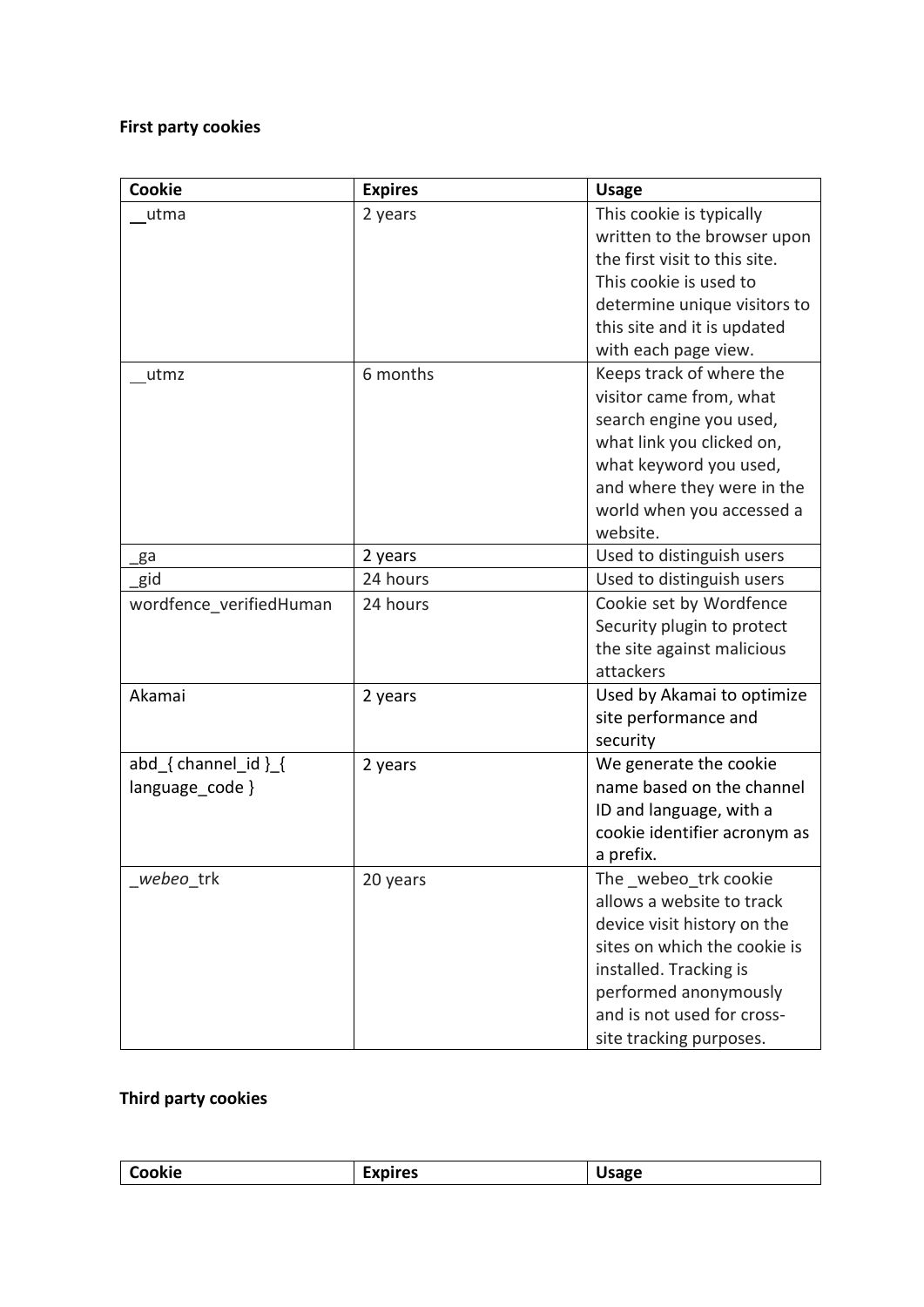| typically written to the<br>browser upon the first visit<br>to this site. This cookie is<br>used to determine unique<br>visitors to this site and it is<br>updated with each page<br>view.<br>6 months<br><b>TWITTER Keeps track of</b><br>utmz<br>where the visitor came<br>from, what search engine<br>you used, what link you<br>clicked on, what keyword<br>you used, and where they<br>were in the world when you<br>accessed a website.<br><b>TWITTER Used to distinguish</b><br>2 years<br>_ga<br>users.<br>24 hours<br><b>TWITTER Used to distinguish</b><br>$\_$ gid<br>users.<br>Session<br><b>TWITTER This cookie allows</b><br>twitter_sess<br>the use of Twitter features<br>without having to log in,<br>and contains some tracking<br>information that Twitter<br>uses to improve their<br>services.<br><b>TWITTER User's preference</b><br>Dnt<br>15 days<br>regarding tracking<br><b>TWITTER Used to collect</b><br>6 months<br>$Eu_{cn}$<br>data<br>External referer<br>1 week<br><b>TWITTER Used to aggregate</b><br>button usage<br>Used to identify you to<br>Guest id<br>6 months<br>Kdt<br>Twitter, if you do not have a<br>1 year<br>Tfw exp<br>15 days<br>Twitter account or never<br>6 months<br>accessed the Twitter.com<br>Remember checked on<br>website directly then<br>Twitter will assign you a<br>unique code to track | utma | 2 years | <b>TWITTER This cookie is</b> |
|----------------------------------------------------------------------------------------------------------------------------------------------------------------------------------------------------------------------------------------------------------------------------------------------------------------------------------------------------------------------------------------------------------------------------------------------------------------------------------------------------------------------------------------------------------------------------------------------------------------------------------------------------------------------------------------------------------------------------------------------------------------------------------------------------------------------------------------------------------------------------------------------------------------------------------------------------------------------------------------------------------------------------------------------------------------------------------------------------------------------------------------------------------------------------------------------------------------------------------------------------------------------------------------------------------------------------------------------------------|------|---------|-------------------------------|
|                                                                                                                                                                                                                                                                                                                                                                                                                                                                                                                                                                                                                                                                                                                                                                                                                                                                                                                                                                                                                                                                                                                                                                                                                                                                                                                                                          |      |         |                               |
|                                                                                                                                                                                                                                                                                                                                                                                                                                                                                                                                                                                                                                                                                                                                                                                                                                                                                                                                                                                                                                                                                                                                                                                                                                                                                                                                                          |      |         |                               |
|                                                                                                                                                                                                                                                                                                                                                                                                                                                                                                                                                                                                                                                                                                                                                                                                                                                                                                                                                                                                                                                                                                                                                                                                                                                                                                                                                          |      |         |                               |
|                                                                                                                                                                                                                                                                                                                                                                                                                                                                                                                                                                                                                                                                                                                                                                                                                                                                                                                                                                                                                                                                                                                                                                                                                                                                                                                                                          |      |         |                               |
|                                                                                                                                                                                                                                                                                                                                                                                                                                                                                                                                                                                                                                                                                                                                                                                                                                                                                                                                                                                                                                                                                                                                                                                                                                                                                                                                                          |      |         |                               |
|                                                                                                                                                                                                                                                                                                                                                                                                                                                                                                                                                                                                                                                                                                                                                                                                                                                                                                                                                                                                                                                                                                                                                                                                                                                                                                                                                          |      |         |                               |
|                                                                                                                                                                                                                                                                                                                                                                                                                                                                                                                                                                                                                                                                                                                                                                                                                                                                                                                                                                                                                                                                                                                                                                                                                                                                                                                                                          |      |         |                               |
|                                                                                                                                                                                                                                                                                                                                                                                                                                                                                                                                                                                                                                                                                                                                                                                                                                                                                                                                                                                                                                                                                                                                                                                                                                                                                                                                                          |      |         |                               |
|                                                                                                                                                                                                                                                                                                                                                                                                                                                                                                                                                                                                                                                                                                                                                                                                                                                                                                                                                                                                                                                                                                                                                                                                                                                                                                                                                          |      |         |                               |
|                                                                                                                                                                                                                                                                                                                                                                                                                                                                                                                                                                                                                                                                                                                                                                                                                                                                                                                                                                                                                                                                                                                                                                                                                                                                                                                                                          |      |         |                               |
|                                                                                                                                                                                                                                                                                                                                                                                                                                                                                                                                                                                                                                                                                                                                                                                                                                                                                                                                                                                                                                                                                                                                                                                                                                                                                                                                                          |      |         |                               |
|                                                                                                                                                                                                                                                                                                                                                                                                                                                                                                                                                                                                                                                                                                                                                                                                                                                                                                                                                                                                                                                                                                                                                                                                                                                                                                                                                          |      |         |                               |
|                                                                                                                                                                                                                                                                                                                                                                                                                                                                                                                                                                                                                                                                                                                                                                                                                                                                                                                                                                                                                                                                                                                                                                                                                                                                                                                                                          |      |         |                               |
|                                                                                                                                                                                                                                                                                                                                                                                                                                                                                                                                                                                                                                                                                                                                                                                                                                                                                                                                                                                                                                                                                                                                                                                                                                                                                                                                                          |      |         |                               |
|                                                                                                                                                                                                                                                                                                                                                                                                                                                                                                                                                                                                                                                                                                                                                                                                                                                                                                                                                                                                                                                                                                                                                                                                                                                                                                                                                          |      |         |                               |
|                                                                                                                                                                                                                                                                                                                                                                                                                                                                                                                                                                                                                                                                                                                                                                                                                                                                                                                                                                                                                                                                                                                                                                                                                                                                                                                                                          |      |         |                               |
|                                                                                                                                                                                                                                                                                                                                                                                                                                                                                                                                                                                                                                                                                                                                                                                                                                                                                                                                                                                                                                                                                                                                                                                                                                                                                                                                                          |      |         |                               |
|                                                                                                                                                                                                                                                                                                                                                                                                                                                                                                                                                                                                                                                                                                                                                                                                                                                                                                                                                                                                                                                                                                                                                                                                                                                                                                                                                          |      |         |                               |
|                                                                                                                                                                                                                                                                                                                                                                                                                                                                                                                                                                                                                                                                                                                                                                                                                                                                                                                                                                                                                                                                                                                                                                                                                                                                                                                                                          |      |         |                               |
|                                                                                                                                                                                                                                                                                                                                                                                                                                                                                                                                                                                                                                                                                                                                                                                                                                                                                                                                                                                                                                                                                                                                                                                                                                                                                                                                                          |      |         |                               |
|                                                                                                                                                                                                                                                                                                                                                                                                                                                                                                                                                                                                                                                                                                                                                                                                                                                                                                                                                                                                                                                                                                                                                                                                                                                                                                                                                          |      |         |                               |
|                                                                                                                                                                                                                                                                                                                                                                                                                                                                                                                                                                                                                                                                                                                                                                                                                                                                                                                                                                                                                                                                                                                                                                                                                                                                                                                                                          |      |         |                               |
|                                                                                                                                                                                                                                                                                                                                                                                                                                                                                                                                                                                                                                                                                                                                                                                                                                                                                                                                                                                                                                                                                                                                                                                                                                                                                                                                                          |      |         |                               |
|                                                                                                                                                                                                                                                                                                                                                                                                                                                                                                                                                                                                                                                                                                                                                                                                                                                                                                                                                                                                                                                                                                                                                                                                                                                                                                                                                          |      |         |                               |
|                                                                                                                                                                                                                                                                                                                                                                                                                                                                                                                                                                                                                                                                                                                                                                                                                                                                                                                                                                                                                                                                                                                                                                                                                                                                                                                                                          |      |         |                               |
|                                                                                                                                                                                                                                                                                                                                                                                                                                                                                                                                                                                                                                                                                                                                                                                                                                                                                                                                                                                                                                                                                                                                                                                                                                                                                                                                                          |      |         |                               |
|                                                                                                                                                                                                                                                                                                                                                                                                                                                                                                                                                                                                                                                                                                                                                                                                                                                                                                                                                                                                                                                                                                                                                                                                                                                                                                                                                          |      |         |                               |
|                                                                                                                                                                                                                                                                                                                                                                                                                                                                                                                                                                                                                                                                                                                                                                                                                                                                                                                                                                                                                                                                                                                                                                                                                                                                                                                                                          |      |         |                               |
|                                                                                                                                                                                                                                                                                                                                                                                                                                                                                                                                                                                                                                                                                                                                                                                                                                                                                                                                                                                                                                                                                                                                                                                                                                                                                                                                                          |      |         |                               |
|                                                                                                                                                                                                                                                                                                                                                                                                                                                                                                                                                                                                                                                                                                                                                                                                                                                                                                                                                                                                                                                                                                                                                                                                                                                                                                                                                          |      |         |                               |
|                                                                                                                                                                                                                                                                                                                                                                                                                                                                                                                                                                                                                                                                                                                                                                                                                                                                                                                                                                                                                                                                                                                                                                                                                                                                                                                                                          |      |         |                               |
|                                                                                                                                                                                                                                                                                                                                                                                                                                                                                                                                                                                                                                                                                                                                                                                                                                                                                                                                                                                                                                                                                                                                                                                                                                                                                                                                                          |      |         |                               |
|                                                                                                                                                                                                                                                                                                                                                                                                                                                                                                                                                                                                                                                                                                                                                                                                                                                                                                                                                                                                                                                                                                                                                                                                                                                                                                                                                          |      |         |                               |
|                                                                                                                                                                                                                                                                                                                                                                                                                                                                                                                                                                                                                                                                                                                                                                                                                                                                                                                                                                                                                                                                                                                                                                                                                                                                                                                                                          |      |         |                               |
|                                                                                                                                                                                                                                                                                                                                                                                                                                                                                                                                                                                                                                                                                                                                                                                                                                                                                                                                                                                                                                                                                                                                                                                                                                                                                                                                                          |      |         |                               |
|                                                                                                                                                                                                                                                                                                                                                                                                                                                                                                                                                                                                                                                                                                                                                                                                                                                                                                                                                                                                                                                                                                                                                                                                                                                                                                                                                          |      |         |                               |
|                                                                                                                                                                                                                                                                                                                                                                                                                                                                                                                                                                                                                                                                                                                                                                                                                                                                                                                                                                                                                                                                                                                                                                                                                                                                                                                                                          |      |         |                               |
|                                                                                                                                                                                                                                                                                                                                                                                                                                                                                                                                                                                                                                                                                                                                                                                                                                                                                                                                                                                                                                                                                                                                                                                                                                                                                                                                                          |      |         |                               |
|                                                                                                                                                                                                                                                                                                                                                                                                                                                                                                                                                                                                                                                                                                                                                                                                                                                                                                                                                                                                                                                                                                                                                                                                                                                                                                                                                          |      |         |                               |
|                                                                                                                                                                                                                                                                                                                                                                                                                                                                                                                                                                                                                                                                                                                                                                                                                                                                                                                                                                                                                                                                                                                                                                                                                                                                                                                                                          |      |         | your visit to the Twitter     |
| feed.                                                                                                                                                                                                                                                                                                                                                                                                                                                                                                                                                                                                                                                                                                                                                                                                                                                                                                                                                                                                                                                                                                                                                                                                                                                                                                                                                    |      |         |                               |
| <b>TWITTER This cookie is set</b><br>Personalization id<br>2 years                                                                                                                                                                                                                                                                                                                                                                                                                                                                                                                                                                                                                                                                                                                                                                                                                                                                                                                                                                                                                                                                                                                                                                                                                                                                                       |      |         |                               |
| due to Twitter integration                                                                                                                                                                                                                                                                                                                                                                                                                                                                                                                                                                                                                                                                                                                                                                                                                                                                                                                                                                                                                                                                                                                                                                                                                                                                                                                               |      |         |                               |
| and sharing capabilities for                                                                                                                                                                                                                                                                                                                                                                                                                                                                                                                                                                                                                                                                                                                                                                                                                                                                                                                                                                                                                                                                                                                                                                                                                                                                                                                             |      |         |                               |
| the social media.                                                                                                                                                                                                                                                                                                                                                                                                                                                                                                                                                                                                                                                                                                                                                                                                                                                                                                                                                                                                                                                                                                                                                                                                                                                                                                                                        |      |         |                               |